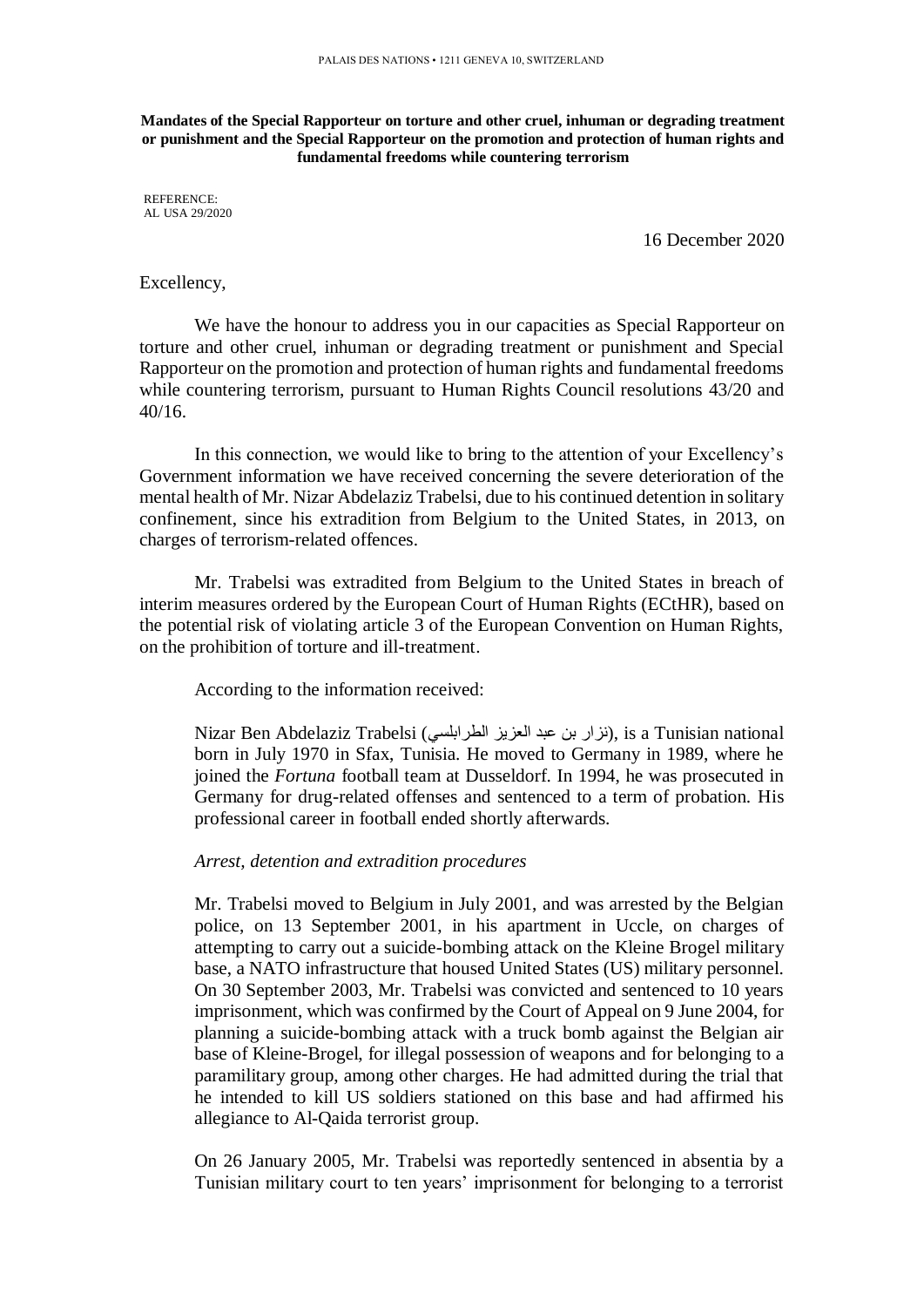organisation abroad in peacetime. On that basis, the Permanent Military Court in Tunis issued a warrant against Mr. Trabelsi, on 29 June 2009, for which an application for enforcement was submitted to the Belgian authorities by diplomatic note on 10 September 2009.

Simultaneously, the United States requested the extradition of Mr. Trabelsi, by a diplomatic note on 8 April 2008, under the Extradition Treaty concluded between the Kingdom of Belgium and the United States of America on 27 April 1987. The reasons for the request were the indictment issued by the District Court of the District of Columbia (Washington D.C.), on 16 November 2007, charging Mr. Trabelsi of four criminal offenses, as follows:

- Conspiracy to kill United States nationals outside of the United States;
- Conspiracy and attempt to use of weapons of mass destruction;
- Conspiracy to provide material support and resources to a foreign terrorist organisation; and
- Providing material support and resources to a foreign terrorist organisation.

According to the US authorities, the conviction of each of the two first offenses would incur a life imprisonment sentence, and 15 years imprisonment for the third and fourth.

On 4 June 2008, the Federal Attorney transmitted to the "chambre du conseil" of the Nivelles Regional Court a request for enforcement of the US arrest warrant against Mr. Trabelsi. The Court approved this request, on 19 November 2008, and declared the arrest warrant enforceable, with the exception of "overt acts" corresponding to offenses committed in Belgian territory for which Mr. Trabelsi was prosecuted and convicted in Belgium, by virtue of the *non bis in idem* principle.

Consequent appeals lodged by Mr. Trabelsi, raising concerns at the risk of treatment incompatible with article 3 of the European Convention on Human Rights and the risk of a flagrant denial of justice, were dismissed by the Court of Cassation. On 10 June 2010, the Indictments Division of the Court of Appeal issued a favourable opinion on Mr. Trabelsi's extradition, on condition that the death penalty is not imposed or enforced; any life sentence is accompanied by the possibility of commutation; and that any request for further extradition to a third country, notably Tunisia, must be agreed by Belgium.

In this respect, the US authorities provided a range of assurances to the Belgian Government, according to which Mr. Trabelsi would not be prosecuted before a military commission in the United States and would be incarcerated in a civilian facility; would not face the death penalty; the possibility of commutation of the life imprisonment sentence by court; would have the right to appeal and habeas corpus, including the statutory basis for sentence reduction for substantial assistance in the investigation or prosecution of a third party; and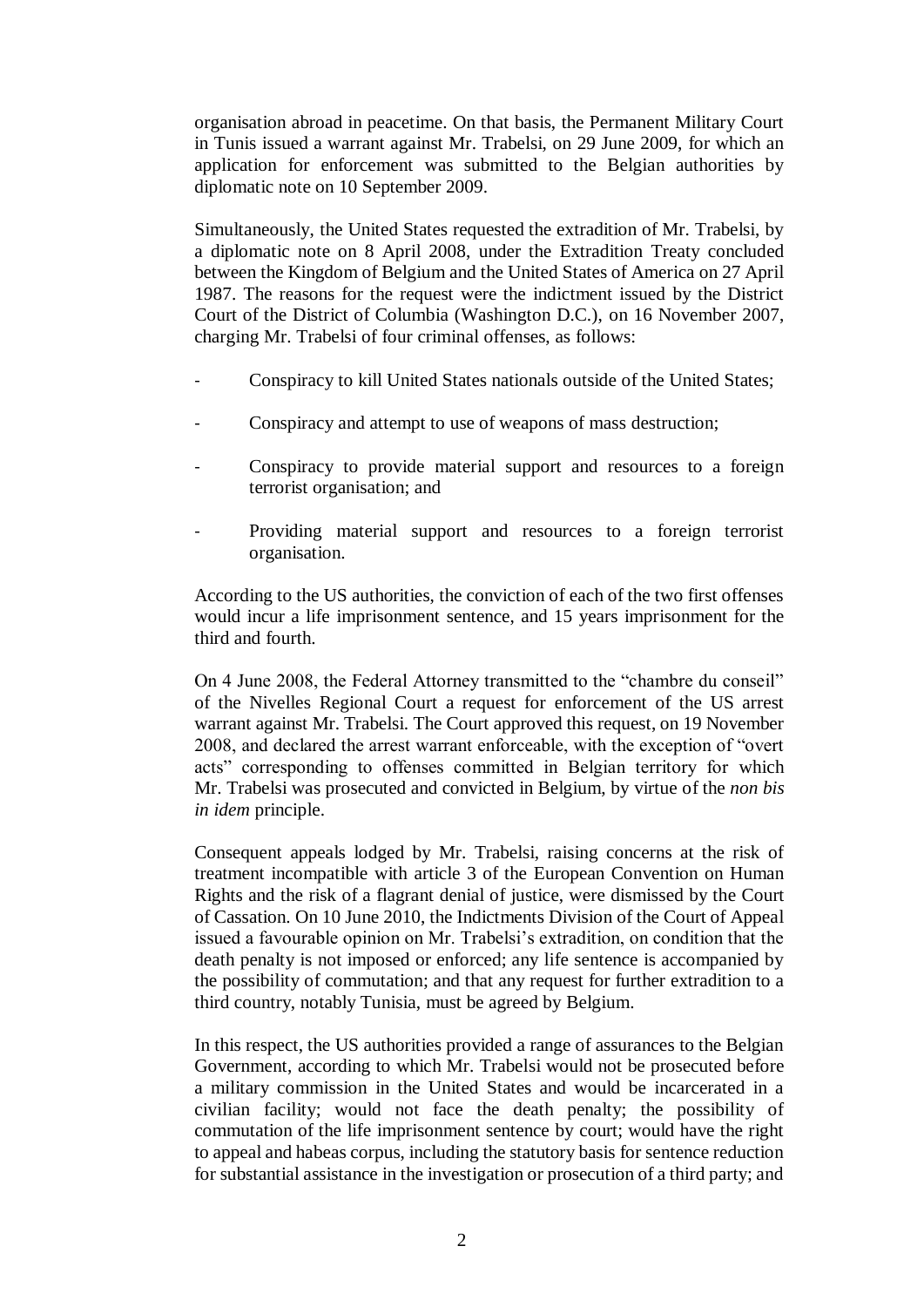finally that he could request clemency from the US President. The US authorities further ascertained that Mr. Trabelsi could not be extradited from the United States to a third country without the approval of Belgium, as an act of assurance against a possible future extradition to Tunisia.

On 23 November 2011, the Belgian Minister of Justice adopted a ministerial decree granting Mr. Trabelsi's extradition to the US Government. Upon notification, Mr. Trabelsi lodged a request with the European Court of Human Rights (ECtHR) for the indication of an interim measure pursuant to the Rules of Court (Rule 39) in order to suspend his extradition. The Court granted the request indicating to the Belgian Government that in the interests of the proper conduct of proceedings, it should not extradite Mr. Trabelsi to the US. Subsequent requests made by the Belgian Government, between December 2011 and July 2013, to lift the interim measures were dismissed by Court.

At the end of his sentence, on 24 June 2012, Mr. Trabelsi remained in custody pending extradition pursuant to article 3 of the Belgian Extradition Act, and his four requests for release were dismissed by Court.

On 3 October 2013, while Mr. Trabelsi was informed that he was being transferred from Bruges Prison to Ittre Prison, he was in fact being taken to Melsbroek military airport, where agents from the US Federal Bureau of Investigation (FBI) were waiting for him and he was extradited to the US. Shortly after, the Minister of Justice issued a public statement announcing Mr. Trabelsi's extradition.

On 4 September 2014, the ECtHR decided that the extradition of Mr. Trabelsi by the Belgian authorities violated articles 3 and 34 of the European Convention on Human Rights and ordered Belgium to pay Mr. Trabelsi a compensation amounting to EUR 90.000, within three months from the date on which the judgment becomes final.

The ECtHR considered that in this case "the risk of ill-treatment derives not from concrete facts such as torture during the applicant's interrogation or denial of access to a lawyer, but from the mere idea that his life sentence might appear irreducible to him at the time of sentencing, thus depriving him of a "right to hope" inherent in human dignity".

## *Judicial procedures in the US*

Upon arrival in the US, Mr. Trabelsi was immediately placed in custody. He was brought before the District Court of the District of Columbia, in presence of his ex-officio lawyer, on 7 October 2013, where he was informed on charges against him.

According to his lawyer, the charges against Mr. Trabelsi are motivated by his unwillingness to cooperate with the US Government and to testify against third parties. In April 2018, the US authorities made a plea offer to Mr. Trabelsi, according to which he should plead guilty of the two first offenses against a 48 year imprisonment sentence and an acquittal of other charges. Mr. Trabelsi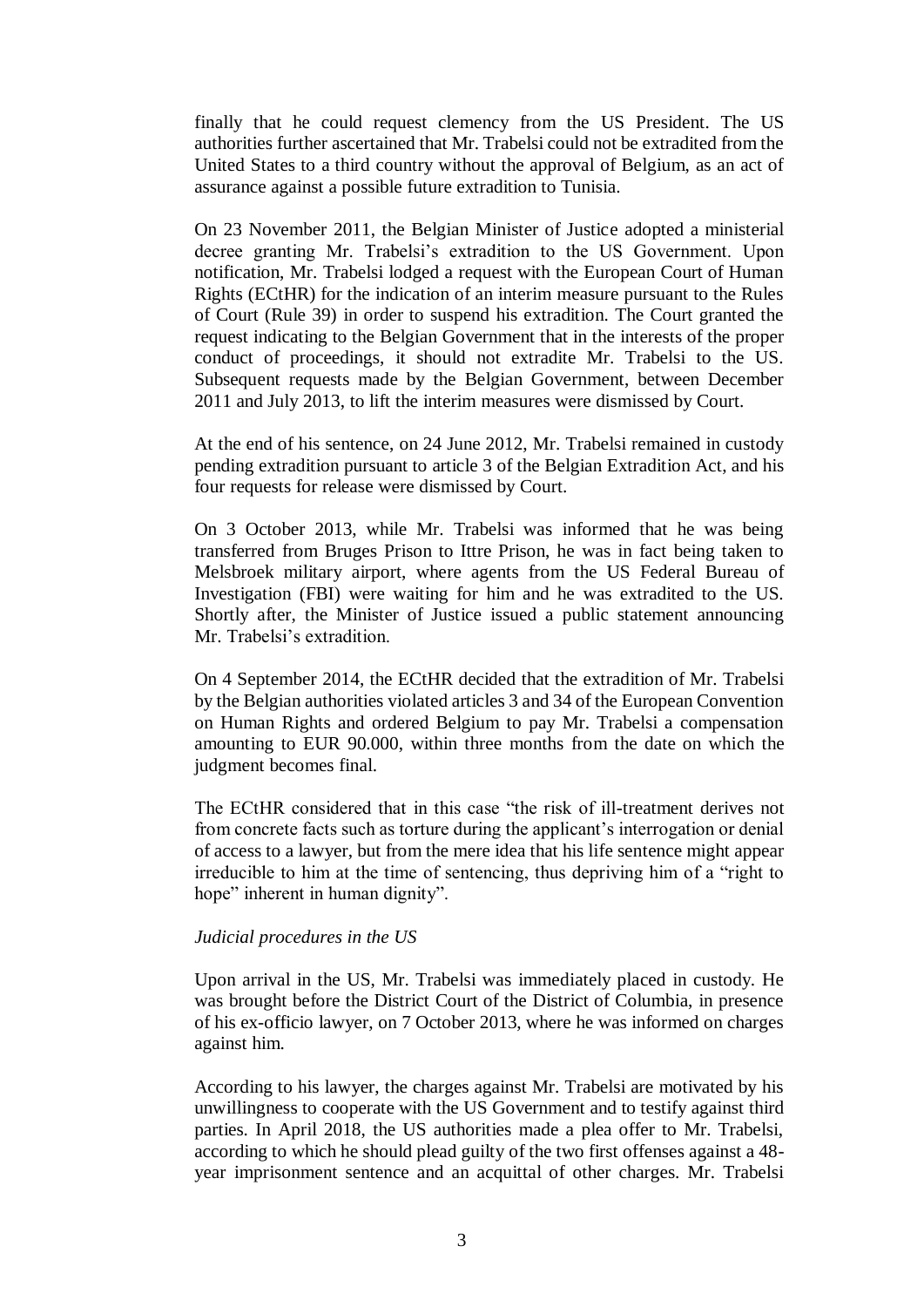refused this offer and appealed the indictment on the basis of the violation of article 5 of the Extradition Treaty with Belgium and the principle of *non bis in idem*, which was dismissed by the District Court, most recently on 13 March 2020.

Following the District Court rejection of the appeals to the indictments, an evidentiary hearing to present evidence and witnesses in support of the allegations was scheduled from 1 to 3 December 2020. However, the hearing was postponed, until further notice, without justification.

It is reported that this postponement could be justified by the difficulty of holding on-site hearings during the Covid-19 pandemic, but also by procedural and legal issues that remain unresolved, including the request of the defence to reconsider the court's decision of 13 March 2020. This latter refused to recognise the limitations imposed by the Extradition Treaty, notably the application of the principle of *non-bis in idem*.

On 8 August 2019, the Court of Appeal in Brussels had reminded the Belgian Government of its obligations under article 5 of the Extradition Treaty, which restricted the prosecution of Mr. Trabelsi for acts related to the attempted bombing of the Kleine Brogel military base, considering them "overt acts". The Court also instructed the Belgian state to officially notify the United States authorities of this decision.

# *Conditions of detention in the US and concerns on mental health*

Prior to his extradition to the US, Mr. Trabelsi's mental health had severely deteriorated due to his detention under high security conditions since his arrest in 2001. In a medical report, in November 2011, his neuropsychiatrist diagnosed Mr. Trabelsi with high intensity depressive disorder; post-traumatic stress disease; generalized anxiety disorder; migraines and gastric ulcers possibly resulting from chronic anxiety and sleep deprivation; loss of the sense of time and space; loss of social skills; loss of circadian rhythms; procrastination tendencies; difficulties in concentration; perplexity, and inadequate emotional reactions fluctuating between dullness and exaggerated expressions.

Upon arrival in the US, Mr. Trabelsi's belongings were confiscated, including family photos, and he could only recover his eyeglasses a week later. Mr. Trabelsi was initially detained at the Rappahannock Regional Jail, in the State of Virginia, in a division called "the hole", where prisoners are often held for a few days, as a disciplinary measure. In the case of Mr. Trabelsi, he was held in solitary confinement 24 hours a day, in a cell with permanent bright lighting, under the so-called Special Administrative Measures (SAMs). This detention regime restricts all contacts including with other inmates and puts all mail, phone calls, and visits under surveillance.

At the beginning of his detention, Mr. Trabelsi could call his partner twice a month, for a maximum of one hour interrupted every 15 minutes, in the presence of a FBI agent. He was forbidden to discuss any details related to his judicial proceedings or detention conditions or otherwise be deprived of all contacts with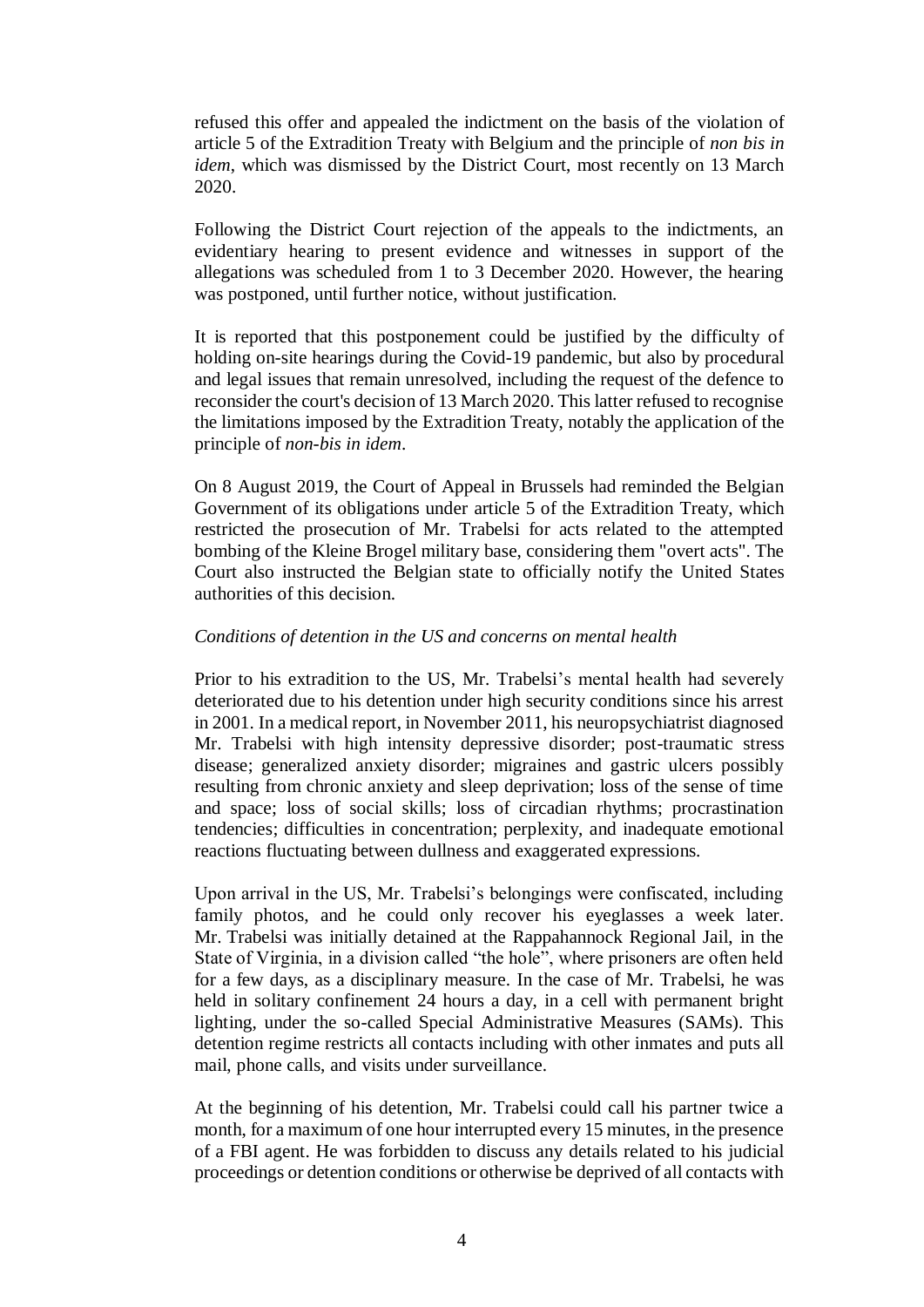the outside world. Between February and May 2015, all calls to his partner were suspended and again from August 2018 until present-day (the date of drafting this communication). In this sense, for more than two years, the only contact Mr. Trabelsi had was with his US lawyers, assisted by a translator. Few months following his detention, Mr. Trabelsi was authorised one hour outside his cell, with a security belt around his waist to which handcuffs were attached.

On 3 October 2018, a psychiatrist evaluated the effects of Mr. Trabelsi's five years solitary confinement under SAMs and reported that he was showing psychological symptoms such as psychotic symptoms, self-harm and symptoms mimicking trauma reactions. Mr. Trabelsi mentioned hearing voices, seeing things that do not exist, having paranoid beliefs including that his lawyers are traitors and his food is tampered, he has been experiencing nightmares, and passive thoughts of death. He has sporadically harmed himself by banging his head against the wall until it bleeds. Other symptoms included chronic headaches, difficulty sleeping, lack of appetite and digestive difficulties.

Later in 2018, Mr. Trabelsi was transferred to the Northern Neck Regional Jail, where he continued to be detained in solitary confinement under SAMs, he cannot see or hear anyone else, the light is permanently kept on, and letters between him and his wife and children are restricted in volume and frequency and are held up to three months for analysis. Two improvements were noted, namely having a television that he can watch several hours a day and access to hot shower twice a week. The psychologist reported, on 30 October 2020, that Mr. Trabelsi continued to show psychotic symptoms, self-harm, paranoia, obsessional preoccupations and social discomfort, and particularly hearing voices, seeing animals and insects in his cell as well as shadows, which induced panic, and experienced nightmares that reflected his feelings of humiliation and persecution. He was further affected by the lack of in-person visits by his lawyers, due to the Covid-19 pandemic measures and showed a mistrust and resentment of interaction with his legal team. The psychologist concluded that Mr. Trabelsi "evidences numerous symptoms associated with his experience of solitary confinement which negatively impact his functioning, including his interactions with his attorneys and may compromise his long-term psychological adjustment".

While we do not wish to prejudge the accuracy of these allegations, we are seriously concerned by Mr. Trabelsi's excessive solitary confinement, for seven years in the United States, under "Special Administrative Measures" (SAM) restricting all contacts with the outside world, including with family and severely affecting his mental and physical health, which may amount to torture and cruel, inhuman or degrading treatment or punishment.

We would also like to raise concern at the extradition of Mr. Trabelsi despite the interim measures instructed by the ECtHR, which exacerbated his vulnerability and the risk of exposing him to torture and other ill-treatment.

In connection with the above alleged facts and concerns, please refer to the **Annex on Reference to international human rights law** attached to this letter which cites international human rights instruments and standards relevant to these allegations.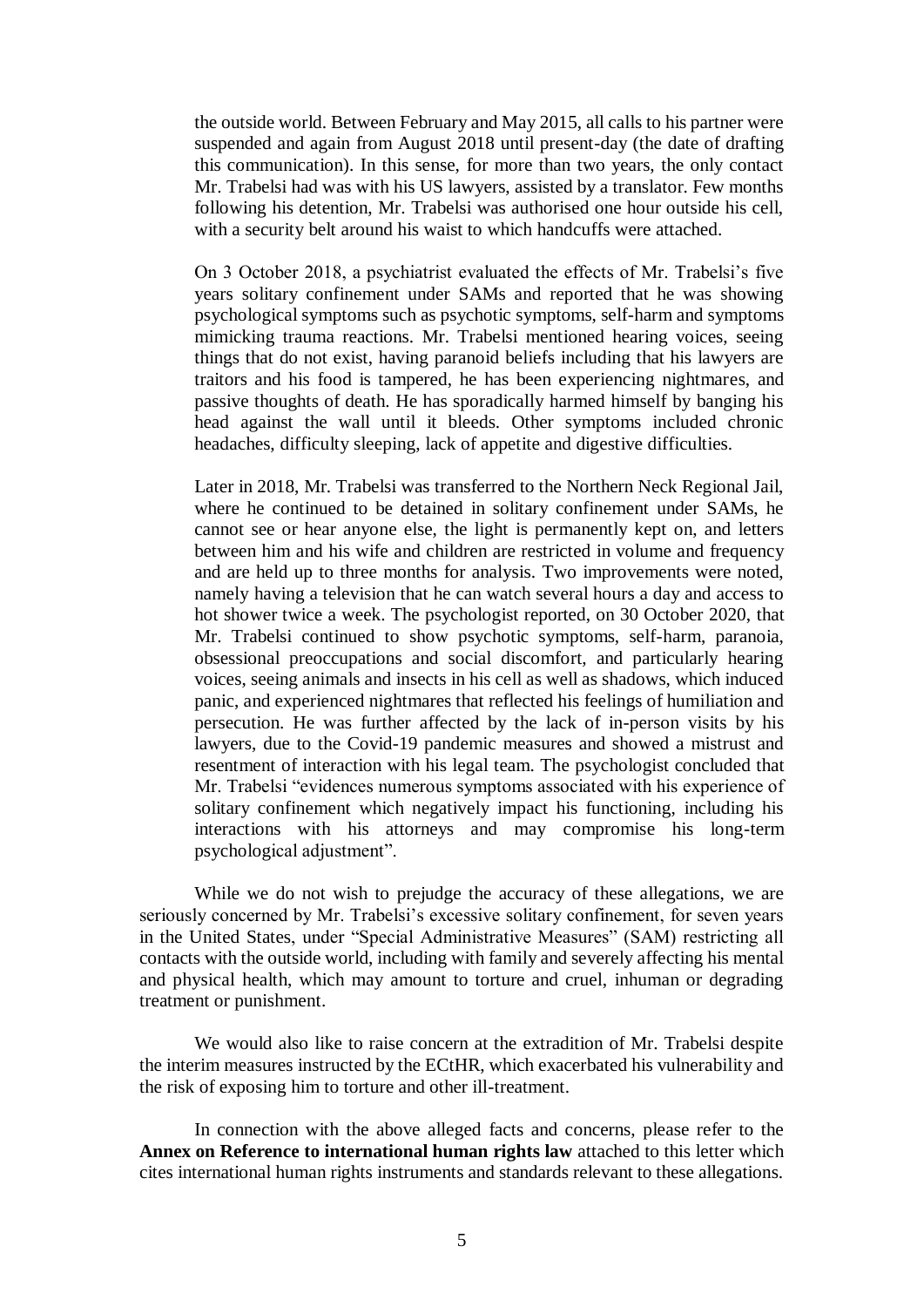As it is our responsibility, under the mandates provided to us by the Human Rights Council, to seek to clarify all cases brought to our attention, we would be grateful for your observations on the following matters:

- 1. Please provide any additional information and/or comment(s) you may have on the above-mentioned allegations.
- 2. Please provide detailed information on the charges maintained against Mr. Trabelsi by the District Court of the District of Colombia, and how those charges respect the principle of *non bis in idem*, as instructed by the Court of First Instance in Belgium and the Extradition Treaty between the United States and Belgium.
- 3. Please provide legal and factual grounds for the excessive use of Special Administrative Measures for prolonged periods. Also, explain how those measures comply with international human rights law and standards, in light of their mental health effects.
- 4. Please provide information on measures undertaken, or planned, to review high security and disciplinary measures allowing excessive use of solitary confinement, and measures to bring detention regimes in the US in conformity with international human rights standards.
- 5. Please provide detailed information on the available mechanisms of reduction of sentences, namely life imprisonment sentences, in particular with regard to terrorism offenses, and the modalities of their implementation in practice.
- 6. Please explain measures that are undertaken, or planned, to provide adequate medical care, including psychological support, to Mr. Trabelsi, in light of his deteriorating mental health.

We would appreciate receiving a response within 60 days. Passed this delay, this communication and any response received from your Excellency's Government will be made public via the communications reporting [website.](https://spcommreports.ohchr.org/) They will also subsequently be made available in the usual report to be presented to the Human Rights Council.

While awaiting a reply, we urge that all necessary interim measures be taken to halt the alleged violations and prevent their re-occurrence and in the event that the investigations support or suggest the allegations to be correct, to ensure the accountability of any person(s) responsible for the alleged violations.

We would like to inform your Excellency's Government that the Special Rapporteur on torture and other cruel, inhuman or degrading treatment or punishment; and the Special Rapporteur on the promotion and protection of human rights and fundamental freedoms while countering terrorism have written a similar letter to the Government of Belgium.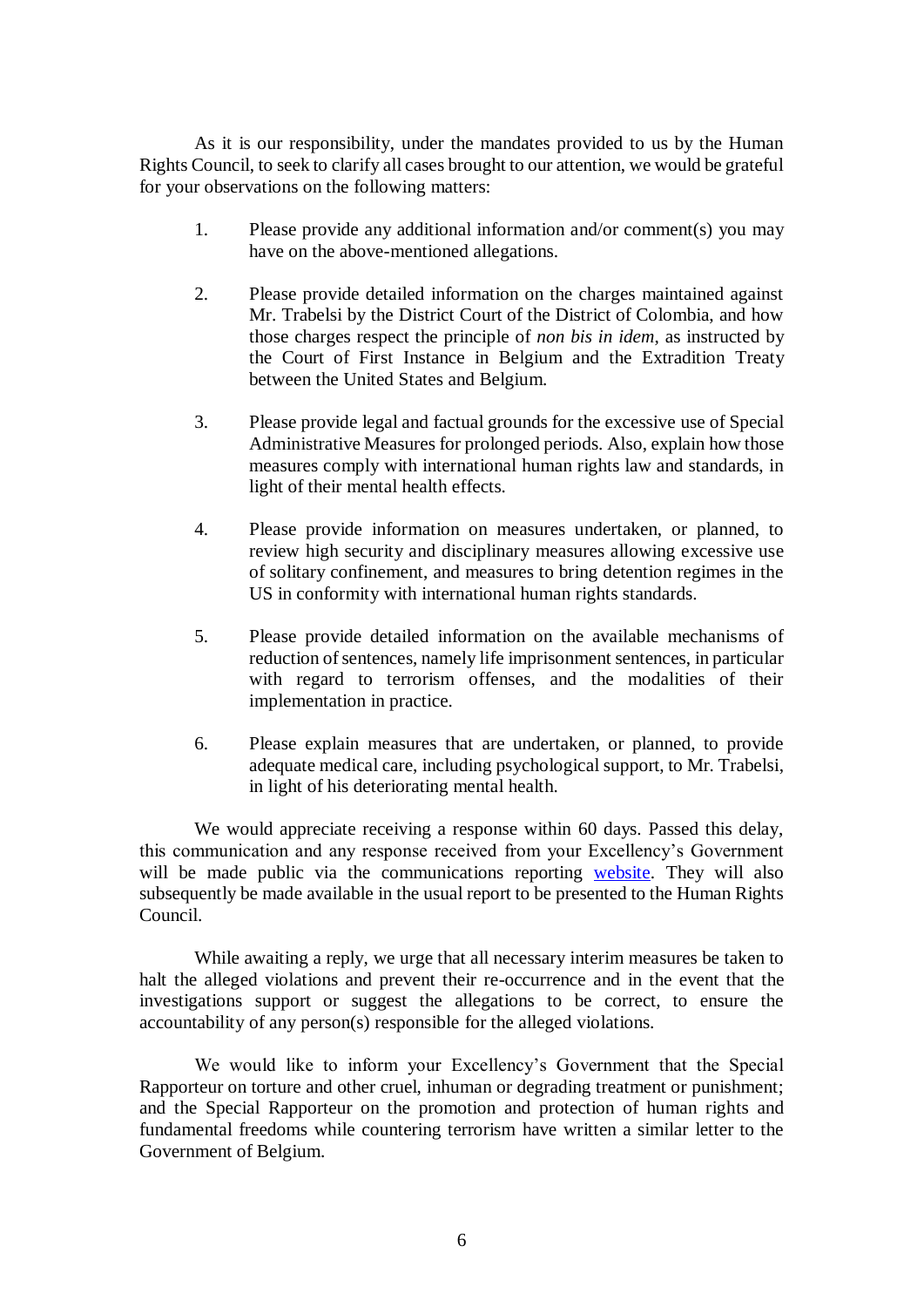Please accept, Excellency, the assurances of our highest consideration.

Nils Melzer Special Rapporteur on torture and other cruel, inhuman or degrading treatment or punishment

Fionnuala Ní Aoláin Special Rapporteur on the promotion and protection of human rights and fundamental freedoms while countering terrorism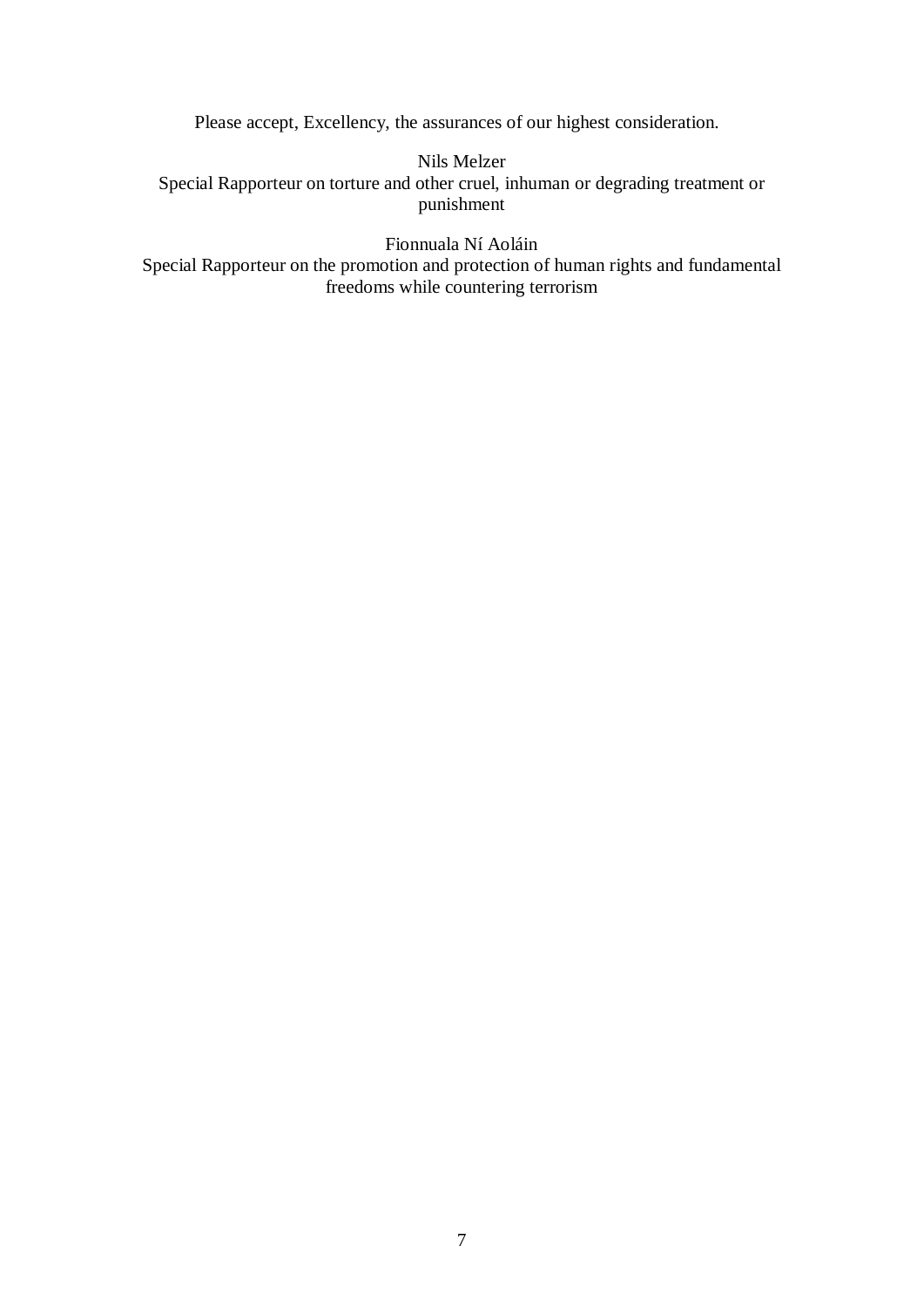#### **Annex**

### **Reference to international human rights law**

In connection with above alleged facts and concerns, we would like to refer your Excellency's Government to the relevant international norms and standards that are applicable to the issues brought forth by the situation described above.

The prohibition of torture and other cruel, inhuman or degrading treatment or punishment, as an international norm of jus cogens, is reflected inter alia, in article 5 of the Universal Declaration of Human Rights (UDHR), articles 2 and 16 of the Convention against Torture and Other Cruel, Inhuman or Degrading Treatment or Punishment (CAT) and Article 7 of the International Covenant on Civil and Political Rights (ICCPR).

In this connection, we would like to bring to your Excellency's Government attention the comment of the Committee Against Torture stating that "while the State party has indicated that there is no systematic use of solitary confinement in the United States", the Committee remains concerned about reports of extensive use of solitary confinement and other forms of isolation in United States prisons, jails and other detention centres, for purposes of punishment, discipline and protection, as well as for health-related reasons." The Committee also raised concern about the use of solitary confinement for indefinite periods of time and its use with respect to juveniles and individuals with mental disabilities, stating that full isolation of 22 to 23 hours a day in super-maximum security prisons is unacceptable (art. 16). CAT/C/USA/CO/3-5 (CAT 2014).

In the Rapporteur's interim report to the General Assembly of 5 August 2011 (A/66/268), the Special Rapporteur on torture and other cruel, inhuman or degrading treatment or punishment defined solitary confinement, in accordance with the Istanbul Statement on the Use and Effects of Solitary Confinement, as the physical and social isolation of individuals who are confined in their cells for 22 to 24 hours a day. He observed that while solitary confinement for short periods of time may be justified under certain circumstances, with adequate and effective safeguards in place, the use of prolonged (in excess of 15 days under conditions of total isolation) or indefinite solitary confinement may never constitute a legitimate instrument of the State, as it may cause severe mental and physical pain or suffering, a point which has been reiterated in paragraph 28 of the General Assembly resolution 68/156. Prolonged or indefinite solitary confinement runs afoul of the absolute prohibition of torture and other cruel, inhuman or degrading treatment or punishment. Furthermore, due to the prisoner's lack of communication, as well as the lack of witnesses inside the prison, solitary confinement may also give rise to other acts of torture or ill-treatment.

Furthermore, the Special Rapporteur on Torture stressed that "[E]ven if permitted by domestic law, none of the following methods of inflicting mental pain or suffering can be regarded as "lawful sanctions": prolonged or indefinite solitary confinement; placement in a dark or constantly lit cell; collective punishment; and prohibition of family contacts. (In accordance with the Nelson Mandela Rule n.43). Even more extreme than solitary confinement is "incommunicado detention", which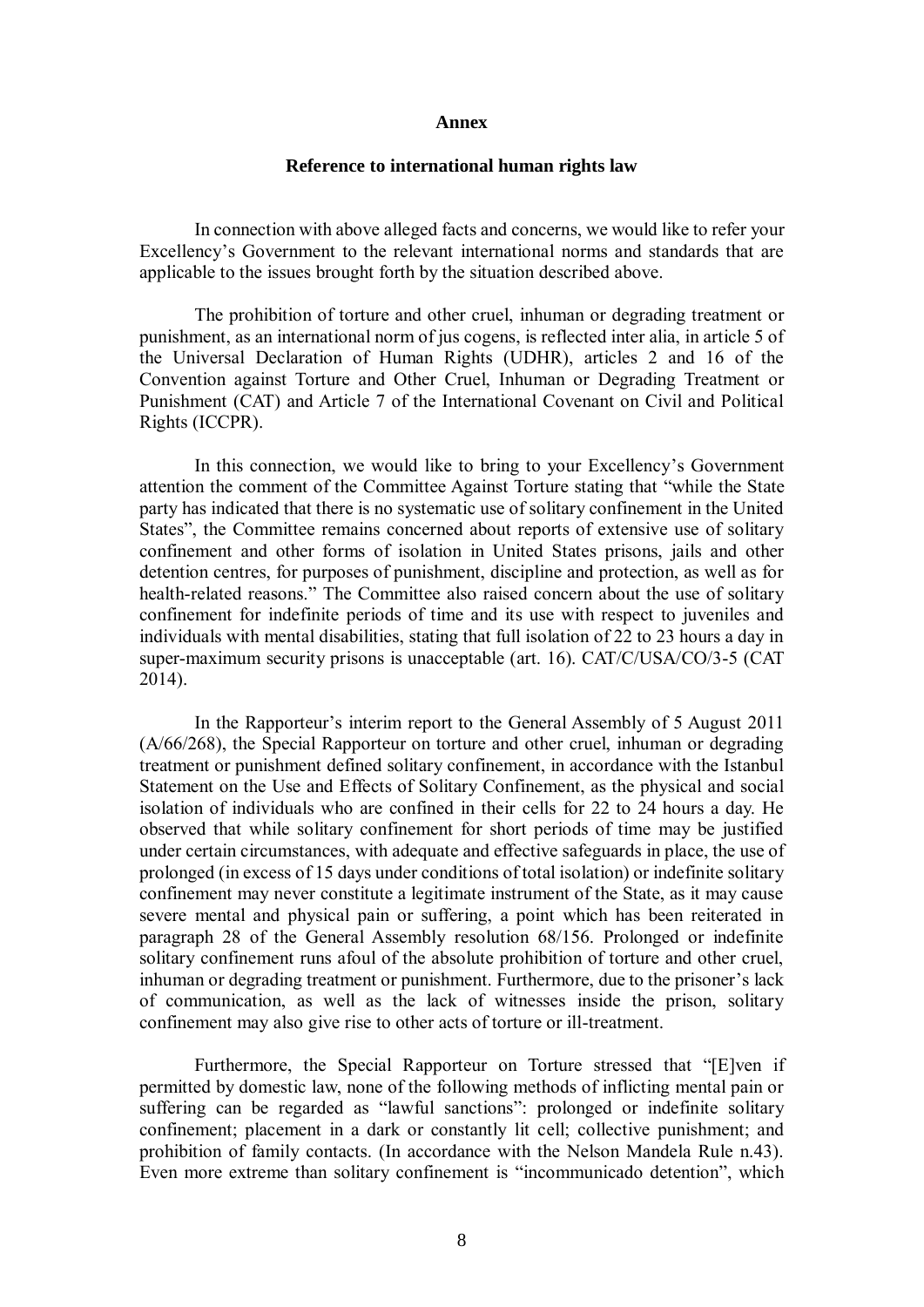deprives the inmate of any contact with the outside world, in particular with medical doctors, lawyers and relatives and has repeatedly been recognized as a form of torture.

We would also like to underline conclusion of the Special Rapporteur on the promotion and protection of human rights and fundamental freedoms while countering terrorism, calling on States to "[E]nsure that all detainees are held in accordance with international human rights standards, including the requirement that all detainees be held in regularized facilities, that they be registered, that they be allowed contact with the outside world (lawyers, International Committee of the Red Cross, where applicable, family), and that any form of detention is subject to accessible and effective court review, which entails the possibility of release".

We would also like to reiterate the Ruling of the European Court of Human Rights in *Vinter and Others v UK (2013),* which concluded that "[A] whole life prisoner is entitled to know, at the outset of his sentence, what he must do to be considered for release and under what conditions, including when a review of his sentence will take place or may be sought. Consequently, where domestic law does not provide any mechanism or possibility for review of a whole life sentence, the incompatibility with article 3 on this ground already arises at the moment of the imposition of the whole life sentence and not at a later stage of incarceration. The Court elaborated on this standard in the *Trabelsi v Belgium* (September 2014) by holding that the necessary review mechanism must enable the national authorities to ascertain, on the basis of objective, pre-established criteria of which the prisoner had precise cognisance at the time of imposition of the life sentence, whether, while serving his sentence, the prisoner has changed and progressed to such an extent that continued detention can no longer be justified on legitimate penological grounds.

We would also like to recall that the Special Rapporteur on Torture, in his report A/60/316, has stated that "diplomatic assurances are unreliable and ineffective in the protection against torture and ill-treatment: such assurances are sought usually from States where the practice of torture is systematic; post-return monitoring mechanisms have proven to be no guarantee against torture; diplomatic assurances are not legally binding, therefore they carry no legal effect and no accountability if breached; and the person whom the assurances aim to protect has no recourse if the assurances are violated. The Special Rapporteur is therefore of the opinion that States cannot resort to diplomatic assurances as a safeguard against torture and ill-treatment where there are substantial grounds for believing that a person would be in danger of being subjected to torture or ill-treatment upon return" and called "on Governments to observe the principle of non-refoulement scrupulously and not expel any person to frontiers or territories where they might run the risk of human rights violations, regardless of whether they have officially been recognized as refugees." (paras 51 and 52).

Finally, we would like to recall that, in line with UN Security Council resolutions, the Special Rapporteur on human rights while countering terrorism has, on numerous occasions, noted that all measures adopted in the context of countering terrorism, including those dealing with the rights of non-nationals, deportations and extradition must comply with international human rights law. Therefore, any transfer of a terrorism suspect or convict from one State to another must be based on law and follow the procedures set forth in law. Further, there is a right to an effective review mechanism for any decision to expel, deport or extradite. Article 13 of the International